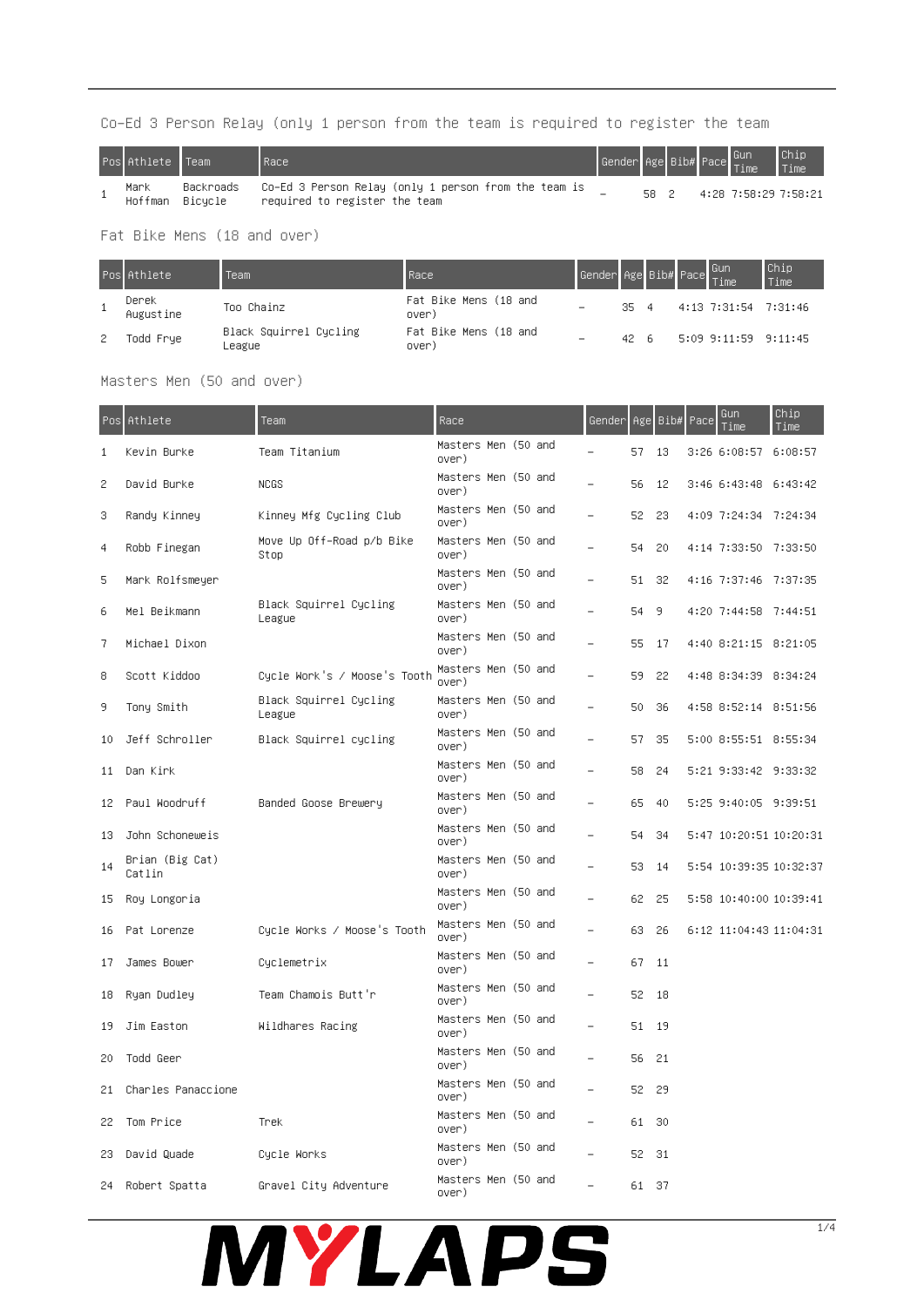Masters Men (50 and over)

| Pos Athlete        | Team                     | Race                         |                          |       | Gender Age Bib# Pace Gun<br> Time | Chip<br>Time |
|--------------------|--------------------------|------------------------------|--------------------------|-------|-----------------------------------|--------------|
| 25 Steven Stephens | Elite Training Solutions | Masters Men (50 and<br>over) | $\overline{\phantom{a}}$ | 50 38 |                                   |              |
| 26 Raffet Velarde  |                          | Masters Men (50 and<br>over) | -                        | 49 39 |                                   |              |

Masters Women (50 and over)

|                | <b>Pos</b> Athlete     | Team                                 | Race                           | Gender Age Bib# Pace |       |     | I Gun<br><b>Time</b>   | Chip<br>Time |
|----------------|------------------------|--------------------------------------|--------------------------------|----------------------|-------|-----|------------------------|--------------|
| 1              | Connnie Janak          |                                      | Masters Women (50 and<br>over) |                      | 59    | -46 | 5:25 9:40:11 9:40:00   |              |
| $\overline{c}$ | Colleen<br>Schoneweis  |                                      | Masters Women (50 and<br>over) |                      | 50 49 |     | 5:34 9:56:21 9:56:00   |              |
| 3              | Jennifer<br>Kilbourne  | Banded Goose Brewery Cycling<br>Club | Masters Women (50 and<br>over) |                      | 51 47 |     | 5:59 10:41:21 10:41:05 |              |
| 4              | Janine Copple          |                                      | Masters Women (50 and<br>over) |                      | 62 43 |     |                        |              |
| 5              | Loretta Anne<br>Holmes |                                      | Masters Women (50 and<br>over) |                      | 55 45 |     |                        |              |
| 6              | Yvette Wynne           | Küat                                 | Masters Women (50 and<br>over) |                      | 49 52 |     |                        |              |

Open Men (18-49)

| Pos            | Athlete               | Team                                             | Race                    | Genderl                  |    |     | Age Bib# Pace | Gun<br>Time          | Chip<br>Time |
|----------------|-----------------------|--------------------------------------------------|-------------------------|--------------------------|----|-----|---------------|----------------------|--------------|
| $\mathbf{1}$   | Ean Kiddoo            | Harvest Racing p/b Trek Bicycles                 | Open Men<br>$(18 - 49)$ |                          | 29 | 73  |               | 2:58 5:18:15 5:18:15 |              |
| 2              | David Holst           | Underwood Cycling Club                           | Open Men<br>$(18-49)$   |                          | 30 | 67  |               | 2:58 5:18:35 5:18:32 |              |
| 3              |                       | Charles Erickson Underwood Cycling Club          | Open Men<br>$(18 - 49)$ | $\overline{\phantom{0}}$ | 29 | 59  |               | 3:19 5:55:30 5:55:27 |              |
| $\overline{4}$ | Phillip<br>Ernstmeyer |                                                  | Open Men<br>$(18 - 49)$ | $\equiv$                 | 42 | 60  |               | 3:30 6:14:53 6:14:44 |              |
| 5              | Benjamin Kopsa        |                                                  | Open Men<br>$(18-49)$   |                          | 38 | 79  |               | 3:31 6:17:33 6:17:29 |              |
| 6              | Nicholas Muller       | Flo Factory Team                                 | Open Men<br>$(18-49)$   |                          | 42 | 362 |               | 3:40 6:33:28 6:33:21 |              |
| 7              | Bobby Wachs           |                                                  | Open Men<br>$(18 - 49)$ |                          | 47 | 98  |               | 3:41 6:35:08 6:35:01 |              |
| 8              | Eli Criffield         | Wacky Waving Inflatable Arm Flailing Tube<br>Men | Open Men<br>$(18 - 49)$ |                          | 46 | 55  |               | 3:54 6:58:20 6:58:14 |              |
| 9              | Sean Karre            | Edge PT Racing                                   | Open Men<br>$(18 - 49)$ |                          | 45 | 71  |               | 4:07 7:21:44 7:21:39 |              |
| 10             | Peter Welsch          | Lincoln Abrahams                                 | Open Men<br>$(18-49)$   | $\overline{\phantom{0}}$ | 45 | 99  |               | 4:08 7:24:15 7:24:01 |              |
| 11             | Sam Kiddoo            |                                                  | Open Men<br>$(18-49)$   |                          | 33 | 74  |               | 4:09 7:24:31 7:24:17 |              |
| 12             | Josh Shear            |                                                  | Open Men<br>$(18 - 49)$ |                          | 48 | 94  |               | 4:14 7:33:51 7:33:27 |              |
| 13             | Roy Rivera            | Team Amy                                         | Open Men<br>$(18-49)$   |                          | 41 | 89  |               | 4:16 7:37:47 7:37:42 |              |
| 14             | Aaron Hoffman         | Black Squirrel Cycling League                    | Open Men<br>$(18-49)$   | $\overline{\phantom{0}}$ | 29 | 66  |               | 4:23 7:50:00 7:49:37 |              |
| 15             | Kenneth Kinney        |                                                  | Open Men<br>$(18-49)$   |                          | 36 | 77  |               | 4:36 8:20:55 8:13:57 |              |
| 16             | Brock Emmert          | Team Watershed Institute                         | Open Men<br>$(18 - 49)$ |                          | 49 | 58  |               | 5:08 9:10:03 9:09:45 |              |
| 17             | Sam Kretzschmar       |                                                  | Open Men<br>$(18 - 49)$ |                          | 35 | 80  |               | 5:08 9:10:37 9:10:18 |              |
| 18             | John Kollhoff         | Wild West Gravel Fest - 3 Feet Cycling           | Open Men<br>$(18-49)$   | $\overline{\phantom{0}}$ | 41 | 78  |               | 5:16 9:23:49 9:23:35 |              |
| 19             | Matthew Hopken        | Black Squirrel Cycling League                    | Open Men<br>$(18-49)$   |                          | 47 | 68  |               | 5:25 9:40:06 9:39:58 |              |
|                |                       |                                                  | Open Men                |                          |    |     |               |                      |              |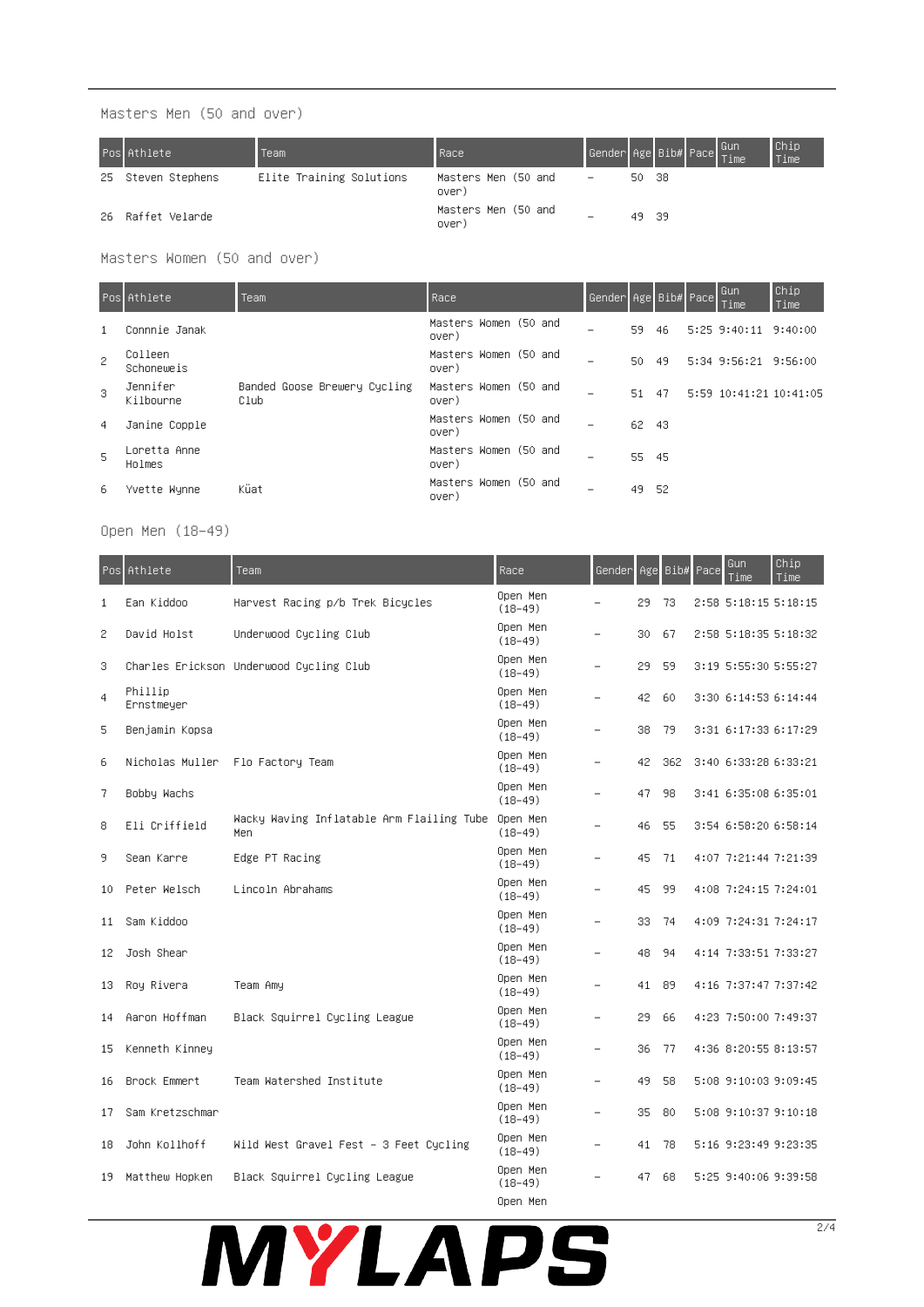Open Men (18-49)

| Pos: | Athlete              | Team                           | Race                    | Gender                   | Age | Bib# | Pace | Gun<br>Time          | Chip<br>Time |
|------|----------------------|--------------------------------|-------------------------|--------------------------|-----|------|------|----------------------|--------------|
| 20   | David Nice           | Panaracer                      | $(18 - 49)$             | $\overline{\phantom{0}}$ | 41  | 85   |      | 5:28 9:46:26 9:46:15 |              |
| 21   | Daniel Blake         | Unattached                     | Open Men<br>$(18-49)$   |                          | 30  | 53   |      |                      |              |
| 22   | Colin Farritor       |                                | Open Men<br>$(18-49)$   |                          | 29  | 61   |      |                      |              |
| 23   | Tyler Frederick      | ZCD                            | Open Men<br>$(18-49)$   |                          | 40  | 62   |      |                      |              |
| 24   | Ryan Gibson          | Dundee Cycling Club            | Open Men<br>$(18 - 49)$ |                          | 47  | 64   |      |                      |              |
| 25   | Mark Hare            |                                | Open Men<br>$(18 - 49)$ |                          | 40  | 65   |      |                      |              |
| 26   | Brady Hopwood        |                                | Open Men<br>$(18-49)$   |                          | 28  | 69   |      |                      |              |
| 27   | Brian Johnson        | Nebraska Medicine Cycling Team | Open Men<br>$(18-49)$   |                          | 38  | 70   |      |                      |              |
| 28   | Addison Killeen      | Lincoln Abrahams               | Open Men<br>$(18 - 49)$ |                          | 36  | 75   |      |                      |              |
| 29   | Martin Killeen       | Lincoln Abrahams               | Open Men<br>$(18-49)$   |                          | 43  | 76   |      |                      |              |
| 30   | Dillon McCosh        | 3 Feet cycling                 | Open Men<br>$(18-49)$   |                          | 22  | 81   |      |                      |              |
| 31   | Dillon McNeill       | Harvest Racing                 | Open Men<br>$(18 - 49)$ |                          | 20  | 82   |      |                      |              |
| 32   | Stephen Morin        |                                | Open Men<br>$(18-49)$   |                          | 41  | 83   |      |                      |              |
| 33   | Kenn Pike            | East to West Cycling           | Open Men<br>$(18-49)$   |                          | 35  | 87   |      |                      |              |
| 34   | Max Reiber           |                                | Open Men<br>$(18-49)$   |                          | 31  | 88   |      |                      |              |
| 35   | Alexander<br>Sanchez | Harvest Racing–Trek            | Open Men<br>$(18-49)$   |                          | 48  | 91   |      |                      |              |
| 36   | Dominic Schmitz      | Nemahoney                      | Open Men<br>$(18-49)$   |                          | 28  | 92   |      |                      |              |
| 37   | Cole Schumacher      | Bicycles                       | Open Men<br>$(18-49)$   |                          | 26  | 93   |      |                      |              |
| 38   | Kelly Soden          |                                | Open Men<br>$(18 - 49)$ |                          | 45  | 95   |      |                      |              |
| 39   | Ken Theis            | Kilowatt Coaching/Omaha Velo   | Open Men<br>$(18-49)$   |                          | 45  | 96   |      |                      |              |
| 40   | Ryan Trumm           |                                | Open Men<br>$(18-49)$   |                          | 26  | 97   |      |                      |              |
| 41   | Jamie Wynne          | Küat                           | Open Men<br>$(18 - 49)$ |                          | 48  | 101  |      |                      |              |

Open Women (18-49)

| Pos. | Athlete         | Team         | Race.              | Gender                   | Age | Bib# | Pace | Gun Time | Chip Time |
|------|-----------------|--------------|--------------------|--------------------------|-----|------|------|----------|-----------|
| 1    | Janna Vavra     | Dr. Sawbones | Open Women (18–49) | $\overline{\phantom{m}}$ | 42  | 110  | 4:12 | 7:30:09  | 7:29:54   |
| -2   | Rebecca Szpara  |              | Open Women (18–49) | $\overline{\phantom{m}}$ | 49  | 109  | 4:16 | 7:37:46  | 7:37:33   |
| 3.   | Katie Cords     |              | Open Women (18–49) | $\overline{\phantom{m}}$ | 43  | 103  | 5:47 | 10:20:51 | 10:20:33  |
| 4    | Shanelle Hayes  |              | Open Women (18–49) | $\overline{\phantom{m}}$ | 41  | 106  | 5:49 | 10:22:54 | 10:22:35  |
| 5.   | Abby Burke      |              | Open Women (18–49) | $\overline{\phantom{m}}$ | 25  | 102  |      |          |           |
| -6   | Sara Crangle    |              | Open Women (18–49) | $\overline{\phantom{m}}$ | 40  | 104  |      |          |           |
| -7   | Karla Hernandez |              | Open Women (18–49) | $\overline{\phantom{m}}$ | 29  | 107  |      |          |           |
| 8    | Laura Marshment | <b>BRBC</b>  | Open Women (18–49) | $\overline{\phantom{m}}$ | 48  | 108  |      |          |           |

Single Speed Mens (18 and over)

| <b>Pos</b> Athlete | Team                                   | Race                               | Gender Age Bib# Pace Gun |    |  | Time | $\begin{array}{c} \texttt{Chip} \\ \texttt{Time} \end{array}$ |
|--------------------|----------------------------------------|------------------------------------|--------------------------|----|--|------|---------------------------------------------------------------|
| Jeff Young         | Cantu Cycling Wheels/Team<br>Mulreadys | Single Speed Mens (18 and<br>over) |                          |    |  |      | 35 116 3:39 6:32:12 6:32:12                                   |
| Jason Faas         |                                        | Single Speed Mens (18 and<br>over) |                          | 47 |  |      | 112 4:37 8:15:06 8:15:00                                      |
|                    |                                        |                                    |                          |    |  |      | 3/4                                                           |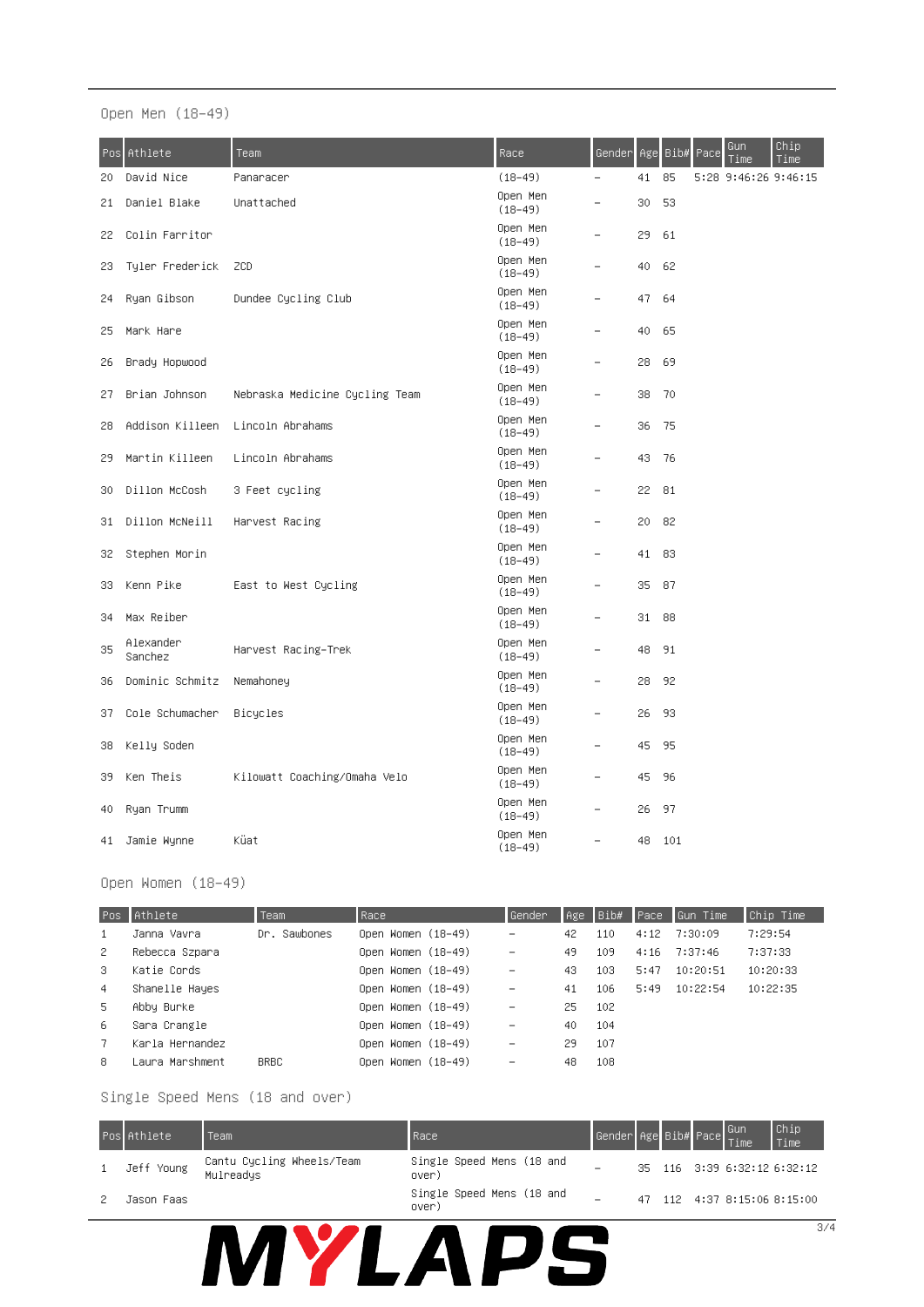Single Speed Mens (18 and over)

|    | <b>Pos</b> Athlete | <b>Team</b> | Race                               | Gender Age Bib# Pace Gun<br> Time |     |       |  | Chip<br>Time                |
|----|--------------------|-------------|------------------------------------|-----------------------------------|-----|-------|--|-----------------------------|
| з  | Andu<br>Phillips   | SSTrailDog  | Single Speed Mens (18 and<br>over) | $\overline{\phantom{a}}$          |     |       |  | 48 115 5:05 9:31:26 9:04:38 |
| 4  | Paul Kramper       |             | Single Speed Mens (18 and<br>over) | -                                 | 48. | - 113 |  |                             |
| 5. | Brian Logan        | Team Denovo | Single Speed Mens (18 and<br>over) | $\overline{\phantom{0}}$          | 42. | - 114 |  |                             |

Single Speed Womens (18 and over)

| Pos Athlete | Team Race |                                   |        |        | Gender Age Bib# Pace Gun Time Chip Time |         |
|-------------|-----------|-----------------------------------|--------|--------|-----------------------------------------|---------|
| Trisha Luke |           | Single Speed Womens (18 and over) | $\sim$ | 28 117 | 4:45 8:29:38                            | 8:29:32 |

Tandem Bike (18 and over)

| Pos Athlete   | Team           | Race                      |        |        |  |                        | Gender   Age   Bib#   Pace   Gun Time   Chip Time |
|---------------|----------------|---------------------------|--------|--------|--|------------------------|---------------------------------------------------|
| James Garis   | The Trash 80's | Tandem Bike (18 and over) | $\sim$ | 47 271 |  | 6:31 11:40:29 11:38:39 |                                                   |
| Eric Wickizer | The Trash 80's | Tandem Bike (18 and over) | $\sim$ | 50 272 |  | 6:31 11:40:29 11:38:11 |                                                   |

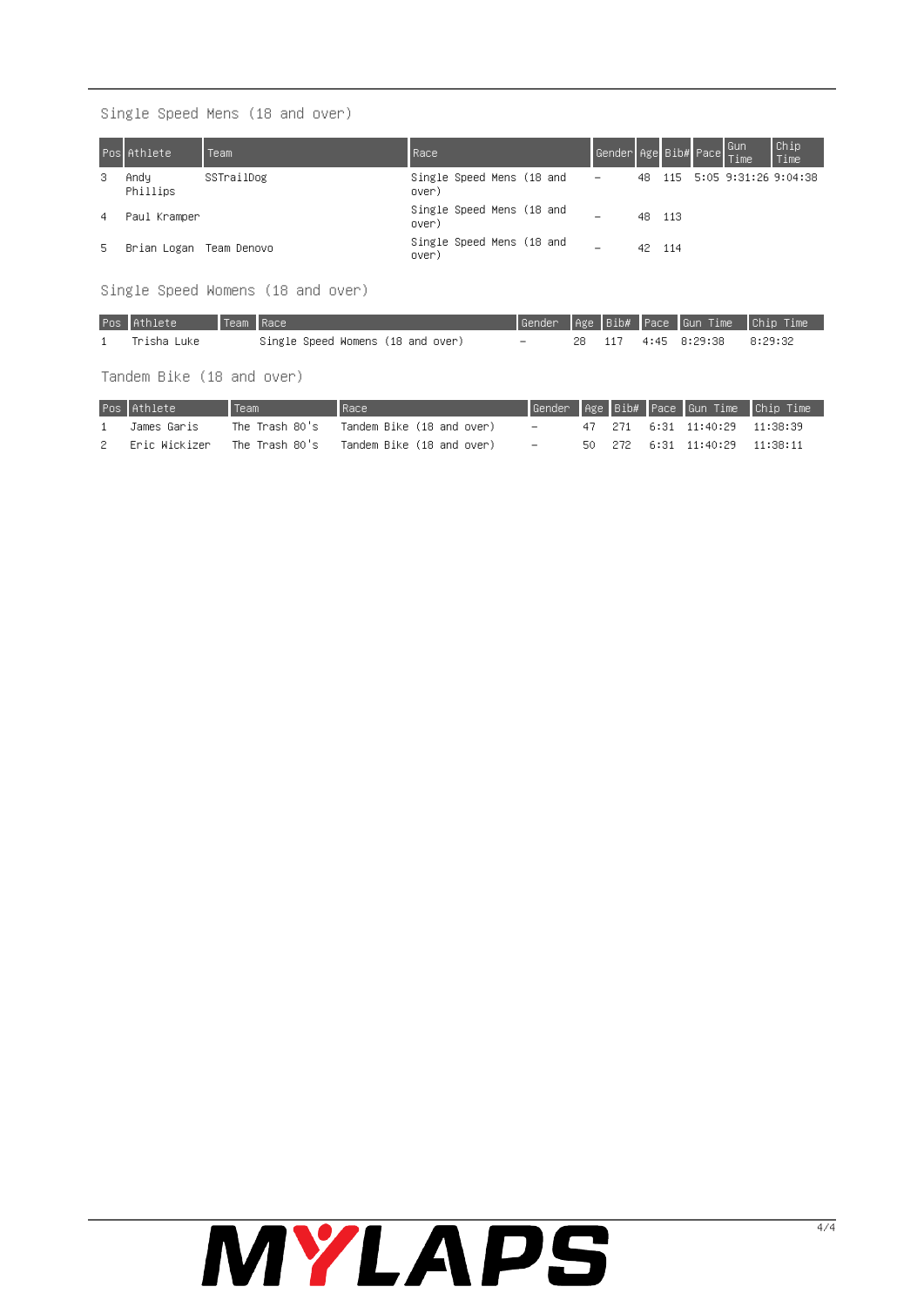# MYLAPS

|     | Pos Athlete       | Team                                | Race                       | Gender I |        |        | Age Bib# Pace | Gun<br>Time                 | Chip<br>Time |
|-----|-------------------|-------------------------------------|----------------------------|----------|--------|--------|---------------|-----------------------------|--------------|
| 1   | Jeramie Lippman   | Cycle City                          | Solar Fiddy ~ Open<br>Men  |          | 43     | 182    |               | 3:18 3:02:14 3:02:09        |              |
| 2   | Dan Pastwa        | <b>PTCG</b>                         | Solar Fiddy ~ Open<br>Men  |          | 26     | 194    |               | 3:19 3:02:51 3:02:44        |              |
| 3   | Connor Olberding  | <b>PTCG</b>                         | Solar Fiddy ~ Open<br>Men  |          | 28     | 192    |               | 3:31 3:13:53 3:13:47        |              |
| 4   | Eric Sutter       | US Military Endurance Sports        | Solar Fiddy ~ Open<br>Men  |          | 40     | -210   |               | 3:31 3:13:55 3:13:43        |              |
| 5   | Brad Oldfield     | Omaha Velo                          | Solar Fiddy ~ Open<br>Men  |          | 45     | 193    |               | 3:36 3:18:47 3:18:47        |              |
| 6   | Toby Free         |                                     | Solar Fiddy ~ Open<br>Men  |          | 49.    | 160    |               | 3:38 3:20:11 3:20:11        |              |
| 7   | Eric Rubin        | Flint Hills Gravelleurs             | Solar Fiddy ~ Open<br>Men  |          | 38.    | 90     |               | 3:38 3:20:14 3:20:14        |              |
| 8   | Matthew Wolz      | Move Up CC                          | Solar Fiddy ~ Open<br>Men  |          | 46     |        |               | 221 3:38 3:20:41 3:20:36    |              |
| 9   | Eric Vacek        | Lincoln Abrahams                    | Solar Fiddy ~ Open<br>Men  |          | 49     | 216    |               | 3:42 3:23:57 3:23:57        |              |
| 10  | Crispin Corpuz    |                                     | Solar Fiddy ~ Open<br>Men  |          | 21     | 138    |               | 3:42 3:24:15 3:24:05        |              |
| 11  | Tony Kavan        | Nebraska Med Cycling                | Solar Fiddy ~ Open<br>Men. |          | 45     | - 72   |               | 3:44 3:26:06 3:26:06        |              |
| 12  | Brian Bookwalter  | GP Velotek                          | Solar Fiddy ~ Open<br>Men  |          | 44     | 130    |               | 3:44 3:26:08 3:25:57        |              |
| 13  | Andrew Jacob      |                                     | Solar Fiddy ~ Open<br>Men  |          | 35     | 171    |               | 3:47 3:29:07 3:28:57        |              |
| 14  | Jason Barber      |                                     | Solar Fiddy ~ Open<br>Men  |          | 50     | 124    |               | 3:50 3:31:31 3:31:31        |              |
| 15  | Noah Clayton      |                                     | Solar Fiddy ~ Open<br>Men  |          | 43     | - 54   |               | 3:50 3:31:34 3:31:17        |              |
| 16  | Randall Root      | Nebraska Medicine                   | Solar Fiddy ~ Open<br>Men  |          | 60     | - 33   |               | 3:51 3:32:22 3:32:22        |              |
| 17  | J.R. Glenn        |                                     | Solar Fiddy ~ Open<br>Men  |          | 45     | 162    |               | 3:55 3:35:44 3:35:29        |              |
| 18  | Scott Garvin      | Underwood Cycling Club              | Solar Fiddy ~ Open<br>Men  |          | 36 63  |        |               | 3:56 3:36:43 3:36:43        |              |
| 19. | Patrick Ryan      |                                     | Solar Fiddy ~ Open<br>Men  |          | 29.    |        |               | 201 3:58 3:38:50 3:38:50    |              |
| 20. | Andy Drake        | Cycle Works Moose's Tooth           | Solar Fiddy ~ Open<br>Men  |          | 52     | 149    |               | 4:04 3:44:53 3:44:33        |              |
|     | 21 Steven Perkins |                                     | Solar Fiddy ~ Open<br>Men  |          | 36 86  |        |               | 4:11 3:50:11 3:50:11        |              |
| 22. | Galen Hageman     | <b>KSCO</b>                         | Solar Fiddy ~ Open<br>Men  |          | 63.    | 164    |               | 4:11 3:50:24 3:50:12        |              |
| 23  | Rich Schultheis   | Orange Mud/Ottawa Bike and<br>Trail | Solar Fiddy ~ Open<br>Men  |          | 43.    | 203    |               | 4:12 3:51:38 3:51:24        |              |
| 24  | Jared Anderson    |                                     | Solar Fiddy ~ Open<br>Men  |          | 49.    | 120    |               | 4:13 3:52:52 3:52:35        |              |
| 25  | Eldon Vohs        |                                     | Solar Fiddy ~ Open<br>Men  |          | 64 217 |        |               | 4:15 3:55:04 3:54:36        |              |
| 26  | Brent Baum        |                                     | Solar Fiddy ~ Open<br>Men  |          |        | 50 126 |               | 4:16 3:55:41 3:55:14        |              |
| 27. | Ryan Norris       |                                     | Solar Fiddy ~ Open<br>Men  |          |        |        |               | 47 191 4:16 3:55:55 3:55:17 |              |
| 28  | Bill McGuire      |                                     | Solar Fiddy ~ Open<br>Men. |          | 49.    | 27     |               | 4:17 3:56:03 3:55:52        |              |
| 29  | Ben Currin        |                                     | Solar Fiddy ~ Open<br>Men  |          | 31     | 141    |               | 4:17 3:56:29 3:56:01        |              |
| 30  | Joe Francis       |                                     | Solar Fiddy ~ Open<br>Men  |          |        | 71 159 |               | 4:17 3:56:41 3:56:06        |              |
| 31  | Daniel Dolan      |                                     | Solar Fiddy ~ Open<br>Men  |          |        | 55 146 |               | 4:27 4:05:21 4:05:16        |              |
|     | 32 Chet Bigley    |                                     | Solar Fiddy ~ Open<br>Men  |          |        |        |               | 46 129 4:29 4:07:17 4:07:14 |              |

Solar Fiddy ~ Open Men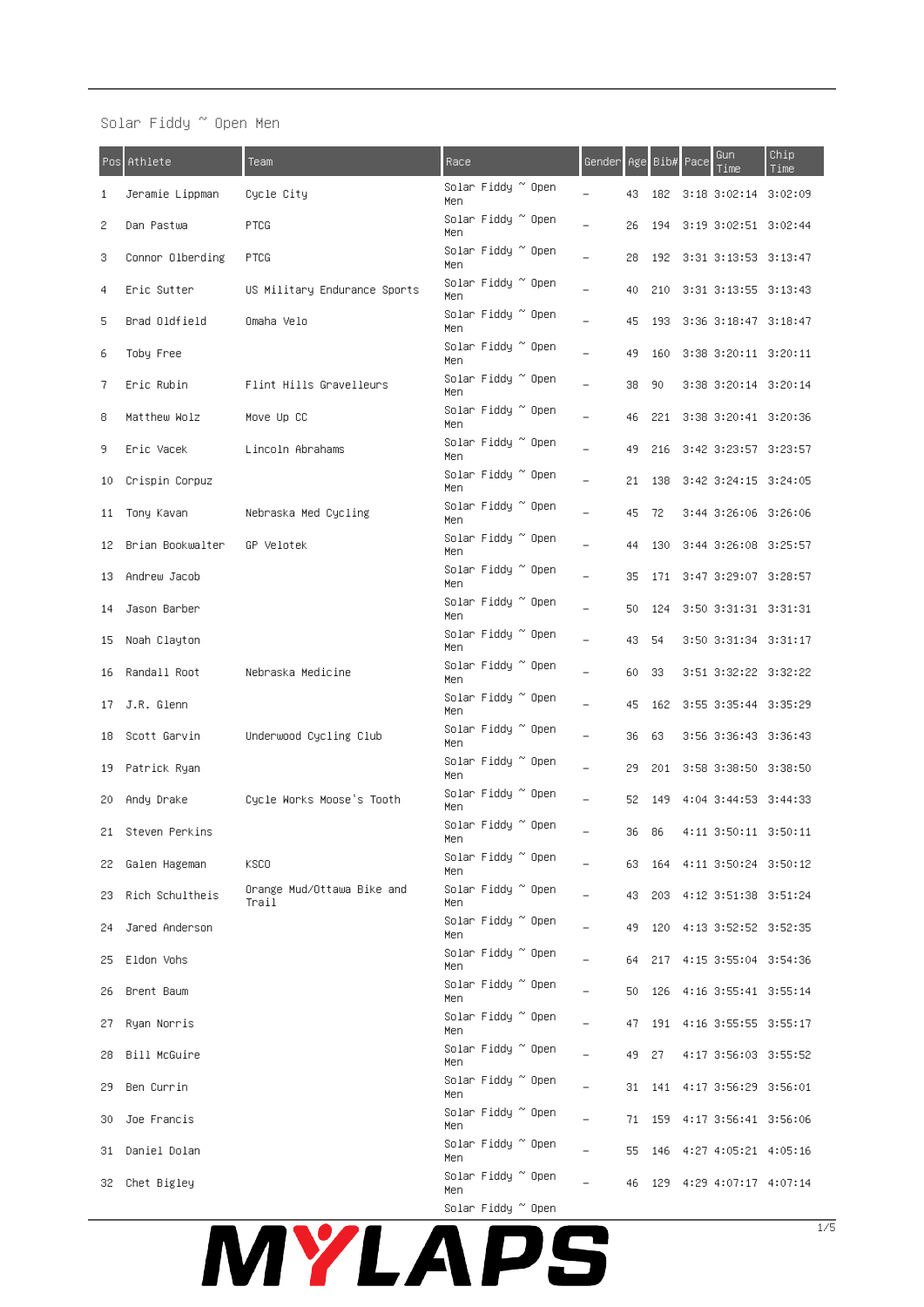# Solar Fiddy ~ Open Men

| Pos: | Athlete                | Team                         | Race                      | <u>Gender</u>            | Age   |     | Bib# Pace | Gun<br>Time                 | Chip<br>Time                |
|------|------------------------|------------------------------|---------------------------|--------------------------|-------|-----|-----------|-----------------------------|-----------------------------|
| 33   | Russell Fuehrer        |                              | Men                       |                          | 40    | 161 |           | 4:30 4:08:28                | 4:08:10                     |
| 34   | Ryan Albertson         | Sto Mil                      | Solar Fiddy ~ Open<br>Men |                          | 36    | 111 |           | 4:33 4:11:17 4:11:00        |                             |
| 35   | Steve Hegemann         |                              | Solar Fiddy ~ Open<br>Men | $\overline{\phantom{0}}$ | 51    | 165 |           | 4:32 4:11:39 4:09:57        |                             |
| 36   | Joe Pahr               | Cycle Works/Mooses Tooth     | Solar Fiddy ~ Open<br>Men | L.                       | 63    | 28  |           | 4:34 4:11:39 4:11:16        |                             |
| 37   | Cheto Cerda            |                              | Solar Fiddy ~ Open<br>Men | $\overline{\phantom{0}}$ | 36    | 132 |           | 4:40 4:17:29 4:17:20        |                             |
| 38   | Garrett Widholm        |                              | Solar Fiddy ~ Open<br>Men | $\overline{\phantom{0}}$ | 23.   | 220 |           | 4:40 4:17:29 4:17:20        |                             |
| 39   | Tedde Taege            |                              | Solar Fiddy ~ Open<br>Men |                          | 57.   | 211 |           | 4:41 4:20:04 4:18:03        |                             |
| 40   | Edward Balderson       | Tiger Coaching               | Solar Fiddy ~ Open<br>Men | $\overline{\phantom{0}}$ | 60    | 122 |           | 4:44 4:20:54 4:20:22        |                             |
| 41   | Brock Cookman          |                              | Solar Fiddy ~ Open<br>Men |                          | 42.   | 136 |           | 4:47 4:24:05 4:23:51        |                             |
| 42.  | Fred Seckman           |                              | Solar Fiddy ~ Open<br>Men |                          | 42.   | 204 |           | 4:49 4:26:26 4:25:09        |                             |
| 43.  | Marcus Wendt           | Lincoln Abrahams             | Solar Fiddy ~ Open<br>Men | L.                       | 18    | 218 |           | 4:50 4:27:21 4:26:39        |                             |
| 44   | Dan Hiser              |                              | Solar Fiddy ~ Open<br>Men | L.                       | 44    | 169 |           | 4:52 4:28:40 4:28:16        |                             |
| 45   | Dan Lee                |                              | Solar Fiddy ~ Open<br>Men |                          | 58    | 180 |           | 4:58 4:34:26 4:33:50        |                             |
| 46   | Brandon<br>Challacombe |                              | Solar Fiddy ~ Open<br>Men |                          | 30    | 133 |           | 5:00 4:35:36 4:35:21        |                             |
| 47   | Drew Davis             |                              | Solar Fiddy ~ Open<br>Men |                          | 33    | 143 |           | 5:03 4:39:03 4:38:22        |                             |
| 48   | Dan Davis              |                              | Solar Fiddy ~ Open<br>Men |                          | 49    | 56  |           | 5:11 4:45:33 4:45:33        |                             |
| 49.  | Blake Anderson         |                              | Solar Fiddy ~ Open<br>Men |                          | 50    | -8  |           | 5:12 4:46:39 4:46:39        |                             |
| 50   | Jason Cyboron          | LifeSpring Health & Wellness | Solar Fiddy ~ Open<br>Men |                          | 47    | 5.  |           | 5:15 4:49:08 4:49:08        |                             |
| 51.  | Kurtis Fossen          |                              | Solar Fiddy ~ Open<br>Men | $\overline{\phantom{0}}$ | 44    | 158 |           | 5:18 4:52:19 4:52:06        |                             |
| 52.  | Mitch Helman           |                              | Solar Fiddy ~ Open<br>Men |                          | 39    | 166 |           | 5:18 4:52:19 4:52:06        |                             |
| 53.  | Adam MacKenzie         | <b>PTCG</b>                  | Solar Fiddy ~ Open<br>Men |                          | 28    |     |           | 186 5:24 4:57:37 4:57:28    |                             |
|      | 54 Patrick Davlin      | <b>PTCG</b>                  | Solar Fiddy ~ Open<br>Men |                          | 27    | 144 |           |                             | 5:24 4:57:40 4:57:31        |
| 55.  | Alec Drey              | <b>PTCG</b>                  | Solar Fiddy ~ Open<br>Men |                          | 30.   |     |           | 150 5:24 4:57:43 4:57:35    |                             |
| 56.  | Matthew Anderson       | Moran's                      | Solar Fiddy ~ Open<br>Men |                          | 40.   |     |           |                             | 121 5:29 5:02:12 5:01:50    |
| 57.  | Ryan Holt              | Moran's Liquor Works         | Solar Fiddy ~ Open<br>Men |                          | 41 7  |     |           |                             | 5:29 5:02:13 5:02:13        |
| 58   | Jon Lundeen            | Moran's                      | Solar Fiddy ~ Open<br>Men |                          |       |     |           |                             | 41 185 5:29 5:02:16 5:01:51 |
| 59   | Jeff Gottwald          |                              | Solar Fiddy ~ Open<br>Men |                          |       |     |           |                             | 52 163 5:29 5:02:21 5:01:37 |
| 60.  | Justin High            | Omaha Peleton                | Solar Fiddy ~ Open<br>Men |                          |       |     |           | 42 168 5:33 5:09:44 5:05:58 |                             |
| 61   | James Compton          | Misfit toys                  | Solar Fiddy ~ Open<br>Men |                          | 61 16 |     |           | 5:39 5:11:18 5:10:48        |                             |
| 62.  | Brian Shanks           | Cycle Works / Moose's Tooth  | Solar Fiddy ~ Open<br>Men |                          | 60.   |     |           | 205 5:40 5:12:43 5:12:22    |                             |
| 63.  | Mitch Klein            |                              | Solar Fiddy ~ Open<br>Men |                          | 33.   |     |           |                             | 177 5:43 5:15:14 5:15:01    |
| 64   | Jeff Steinberger       |                              | Solar Fiddy ~ Open<br>Men |                          |       |     |           |                             | 62 207 5:43 5:15:17 5:15:05 |
|      | 65 Gary Little         | Cycle Works/Moose's Tooth    | Solar Fiddy ~ Open<br>Men | $\equiv$                 |       |     |           |                             | 55 183 5:44 5:16:26 5:16:02 |

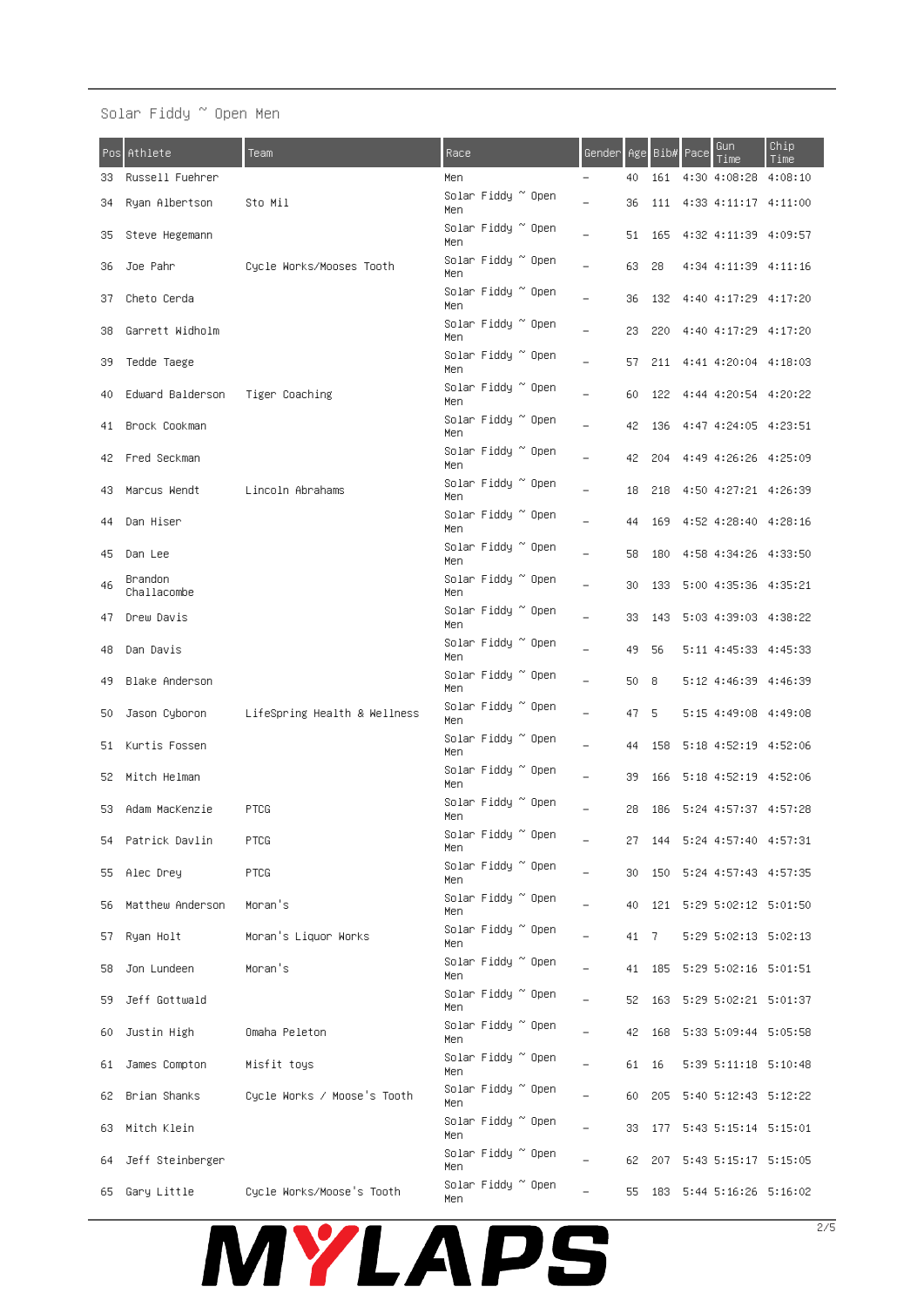# Solar Fiddy ~ Open Men

| Pos: | Athlete           | Team                                           | Race                      | Gender                   |     | Age Bib# | Pace | Gun<br>Time                 | Chip<br>Time |
|------|-------------------|------------------------------------------------|---------------------------|--------------------------|-----|----------|------|-----------------------------|--------------|
| 66   | Doug Schmitt      | #Team Amy                                      | Solar Fiddy ~ Open<br>Men |                          | 54  | 202      |      | 5:45 5:17:23 5:17:01        |              |
| 67   | Rick Dockhorn     | Cycle Works/Mooses Tooth                       | Solar Fiddy ~ Open<br>Men | ÷,                       | 68  | 145      |      | 5:45 5:17:26 5:17:04        |              |
| 68   | Ed Bannister      | Cycleworks                                     | Solar Fiddy ~ Open<br>Men | $\overline{\phantom{0}}$ | 63. | 123      |      | 5:47 5:18:50 5:18:27        |              |
| 69.  | Homar Marval      |                                                | Solar Fiddy ~ Open<br>Men |                          | 45  | 187      |      | 5:54 5:25:06 5:25:02        |              |
| 70   | Brian Pierce      |                                                | Solar Fiddy ~ Open<br>Men |                          | 57. |          |      | 196 5:56 5:26:54 5:26:28    |              |
| 71   | Jason Johnson     |                                                | Solar Fiddy ~ Open<br>Men |                          | 46  |          |      | 173 5:56 5:27:16 5:27:06    |              |
| 72   | Anthony Kersten   |                                                | Solar Fiddy ~ Open<br>Men |                          | 39. |          |      | 176 6:03 5:33:41 5:33:26    |              |
| 73   | Rob L Evans       | Cycle Works/Moose's Tooth                      | Solar Fiddy ~ Open<br>Men |                          | 50  | 155      |      | 6:04 5:34:23 5:34:04        |              |
| 74   | Paul Tran         |                                                | Solar Fiddy ~ Open<br>Men | $\overline{\phantom{0}}$ | 41  | 214      |      | 6:04 5:34:28 5:34:11        |              |
| 75   | Justin Henrichs   | Black Squirrel Cycling Leauge                  | Solar Fiddy ~ Open<br>Men | $\qquad \qquad -$        | 32. | 167      |      | 6:04 5:34:35 5:33:54        |              |
| 76   | Jon Naaf          | Black Squirrel Cycling League                  | Solar Fiddy ~ Open<br>Men |                          | 52  | 189      |      | 6:04 5:34:36 5:33:55        |              |
| 77   | Sven Noe          |                                                | Solar Fiddy ~ Open<br>Men |                          |     |          |      | 51 190 6:06 5:36:56 5:36:22 |              |
| 78   | Kenneth Lawler    |                                                | Solar Fiddy ~ Open<br>Men |                          | 58. |          |      | 179 6:16 5:46:47 5:44:43    |              |
| 79   | Adam Prochaska    | Fried Chicken                                  | Solar Fiddy ~ Open<br>Men |                          | 45  |          |      | 197 6:23 5:52:02 5:51:56    |              |
| 80   | Glenn Troudt      | Fried Chicken                                  | Solar Fiddy ~ Open<br>Men | $\overline{\phantom{0}}$ | 50  | 215      |      | 6:23 5:52:03 5:51:57        |              |
| 81   | Rory Clark        |                                                | Solar Fiddy ~ Open<br>Men |                          | 44  | 134      |      | 6:26 5:54:48 5:54:36        |              |
| 82   | Jason Stierman    |                                                | Solar Fiddy ~ Open<br>Men | $\overline{\phantom{0}}$ | 41  | 208      |      | 6:27 5:55:10 5:54:59        |              |
| 83   |                   | Daniel Collingham Commercial Plastics Nebraska | Solar Fiddy ~ Open<br>Men |                          | 63. | 135      |      | 6:46 6:13:24 6:12:57        |              |
| 84   | Shane Farritor    |                                                | Solar Fiddy ~ Open<br>Men |                          | 53. | 156      |      | 6:47 6:13:24 6:13:08        |              |
| 85   | Mark Luebke       |                                                | Solar Fiddy ~ Open<br>Men |                          | 55. |          |      | 184 6:59 6:25:05 6:24:34    |              |
| 86   | Virgil Horne      |                                                | Solar Fiddy ~ Open<br>men |                          | 57. |          |      | 170 7:22 6:46:27 6:45:56    |              |
|      | 87 Taran Barber   | Power Bottoms                                  | Solar Fiddy ~ Open<br>Men |                          |     | 28 125   |      |                             |              |
|      | 88 Chris Baum     | Lincoln Abraham's                              | Solar Fiddy ~ Open<br>Men |                          |     | 55 127   |      |                             |              |
|      | 89 Brent Bengston |                                                | Solar Fiddy ~ Open<br>Men |                          |     | 50 128   |      |                             |              |
|      | 90 chris corman   |                                                | Solar Fiddy ~ Open<br>Men |                          |     | 51 137   |      |                             |              |
|      | 91 Rafal Doloto   | Harvest Racing p/b Trek<br>Bicycles            | Solar Fiddy ~ Open<br>Men |                          |     | 43 147   |      |                             |              |
|      | 92 Adam Erdkamp   |                                                | Solar Fiddy ~ Open<br>Men |                          |     | 44 153   |      |                             |              |
|      | 93 John Ernst     | Wolf Pack                                      | Solar Fiddy ~ Open<br>Men |                          |     | 58 154   |      |                             |              |
| 94.  | Ben Fischer       | Just Sayin'                                    | Solar Fiddy ~ Open<br>Men | $\overline{\phantom{0}}$ |     | 29 157   |      |                             |              |
| 95.  | Dain Johnson      |                                                | Solar Fiddy ~ Open<br>Men | $\overline{\phantom{0}}$ |     | 34 172   |      |                             |              |
|      | 96 Jeff Jones     | Wheelie Good Bike Shop                         | Solar Fiddy ~ Open<br>Men |                          |     | 61 174   |      |                             |              |
|      | 97 Spencer Lemon  |                                                | Solar Fiddy ~ Open<br>Men |                          |     | 29 181   |      |                             |              |



Solar Fiddy  $^{\thicksim}$  Open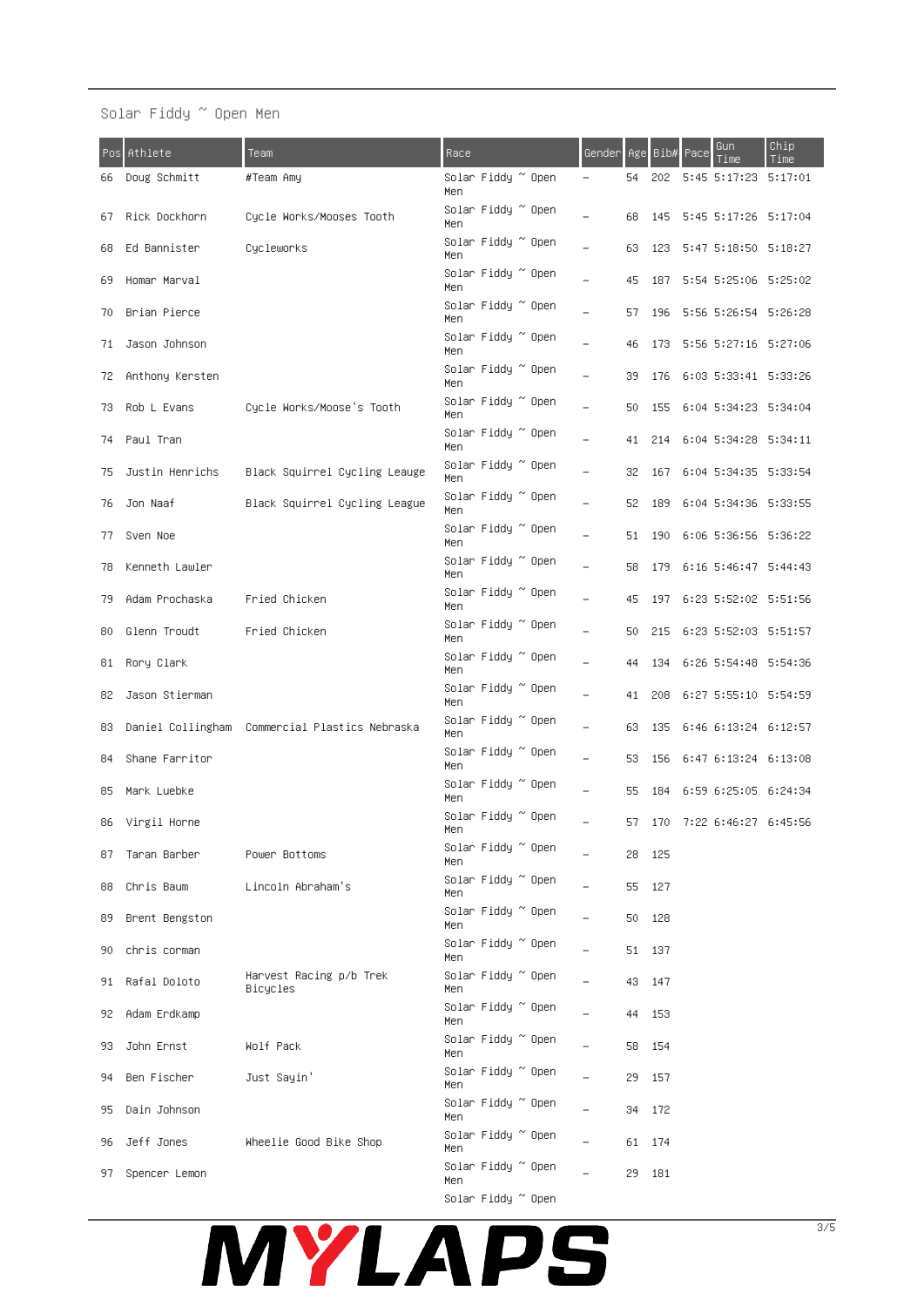# Solar Fiddy ~ Open Men

|     | Pos Athlete            | Team                                    | Race                      |   |        | Gender Age Bib# Pace | Gun<br>Time | Chip<br>Time |
|-----|------------------------|-----------------------------------------|---------------------------|---|--------|----------------------|-------------|--------------|
| 98. | Scott Morrow           |                                         | Men.                      | - | 53 188 |                      |             |              |
| 99. | Joel Peterson          | Limestoners                             | Solar Fiddy ~ Open<br>Men | - | 63 195 |                      |             |              |
|     | 100 Michael Romero     | <b>PTCG</b>                             | Solar Fiddy ~ Open<br>Men |   | 29.    | - 199                |             |              |
|     | 101 Kenny Roth         |                                         | Solar Fiddy ~ Open<br>Men |   | 32 200 |                      |             |              |
|     | 102 Bruce Shipps       |                                         | Solar Fiddy ~ Open<br>Men |   | 57 206 |                      |             |              |
|     | 103 Jim Stutzman       | Lazy Horse Brewing                      | Solar Fiddy ~ Open<br>Men |   | 49 209 |                      |             |              |
|     | 104 Brandon Terpolilli |                                         | Solar Fiddy ~ Open<br>Men |   | 38 212 |                      |             |              |
|     |                        | 105 Andres Torres Harvest Racing – TREK | Solar Fiddy ~ Open<br>Men |   | 42 213 |                      |             |              |
|     | 106 Mike Wicks         |                                         | Solar Fiddy ~ Open<br>Men |   | 66 219 |                      |             |              |

## Solar Fiddy ~ Open Women

| Pos  | Athlete            | Team                             | Race                               | Genderl |     |     | Age Bib# Pace | Gun<br>Time            | Chip<br>Time |
|------|--------------------|----------------------------------|------------------------------------|---------|-----|-----|---------------|------------------------|--------------|
| 1    | Cindy Arias        |                                  | Solar Fiddy ~ Open<br><b>Women</b> |         | 60  | 41  |               | 3:42 3:23:49 3:23:46   |              |
| 2    | Rebecca Vacek      | Lincoln Abes                     | Solar Fiddy ~ Open<br>Women        |         | 46  | 263 |               | 4:05 3:45:14 3:45:11   |              |
| 3    | Kim Collier        |                                  | Solar Fiddy ~ Open<br>Women        |         | 64  | 42  |               | 4:07 3:46:50 3:46:47   |              |
| 4    | Diane Kujath       |                                  | Solar Fiddy ~ Open<br>Women        |         | 53  | 247 |               | 4:30 4:08:32 4:07:44   |              |
| 5    | Jennifer Sheffield |                                  | Solar Fiddy ~ Open<br>Women        |         | 36  | 258 |               | 4:33 4:10:44 4:10:37   |              |
| 6    | Mitzi Filips       | Orange Mud Dirt Unit             | Solar Fiddy ~ Open<br>Women        |         | 46  | 105 |               | 4:36 4:13:44 4:13:24   |              |
| 7    | Angie Barber       |                                  | Solar Fiddy ~ Open<br>Women        |         | 47  | 225 |               | 4:38 4:15:10 4:15:10   |              |
| 8    | Laura Vinopal      |                                  | Solar Fiddy ~ Open<br>Women        |         | 31  | 265 |               | 4:38 4:15:34 4:15:14   |              |
| 9    | Tonja Clark        |                                  | Solar Fiddy ~ Open<br><b>Women</b> |         | 55. | 233 |               | 4:40 4:17:03 4:16:56   |              |
| 10   | Miranda Urbauer    | Betty Designs                    | Solar Fiddy ~ Open<br><b>Women</b> |         | 39. | 262 |               | 4:42 4:19:42 4:19:24   |              |
| 11   | Pamela Lionberger  |                                  | Solar Fiddy ~ Open<br>Women        |         | 59  | 250 |               | 4:43 4:20:54 4:20:18   |              |
| 12.  | Barb Bohaty        |                                  | Solar Fiddy ~ Open<br>Women        |         | 63. | 229 |               | 4:44 4:21:14 4:20:58   |              |
| 13   | Debbie Price       | Black Squirrel Cycling<br>League | Solar Fiddy ~ Open<br>Women        |         | 63  | 256 |               | 4:46 4:22:38 4:22:17   |              |
| 14   | Mary Amen          |                                  | Solar Fiddy ~ Open<br>Women        |         | 57  | 223 |               | 4:59 4:34:27 4:34:21   |              |
| 15   | Andrea Faas        |                                  | Solar Fiddy ~ Open<br>Women        |         | 46  | 235 |               | 5:11 4:45:33 4:45:23   |              |
| 16   | Cristina Toth      |                                  | Solar Fiddy ~ Open<br>Women        |         | 52  | 261 |               | 5:07 4:45:49 4:42:05   |              |
| 17   | Amber Heim         | The White Knucklers              | Solar Fiddy ~ Open<br>Women        |         | 42  | 240 |               | 5:07 4:45:55 4:42:11   |              |
| 18   | Reinie Benoit      |                                  | Solar Fiddy ~ Open<br>Women        |         | 43  | 227 |               | $5:07$ 4:46:06 4:42:18 |              |
| 19   | Jennifer Burke     |                                  | Solar Fiddy ~ Open<br>Women        |         | 53. | 232 |               | 5:27 5:00:36 5:00:31   |              |
| 20   | Suzie Pierce       |                                  | Solar Fiddy ~ Open<br>Women        |         | 55  | 255 |               | 5:45 5:16:53 5:16:28   |              |
| 21 - | Sarah Knight       | No Coast Gravel Syndicate        | Solar Fiddy ~ Open<br>Women        |         | 34  | 244 |               | 5:50 5:22:04 5:21:42   |              |
|      |                    |                                  | Solar Fiddy ~ Open                 |         |     |     |               |                        |              |

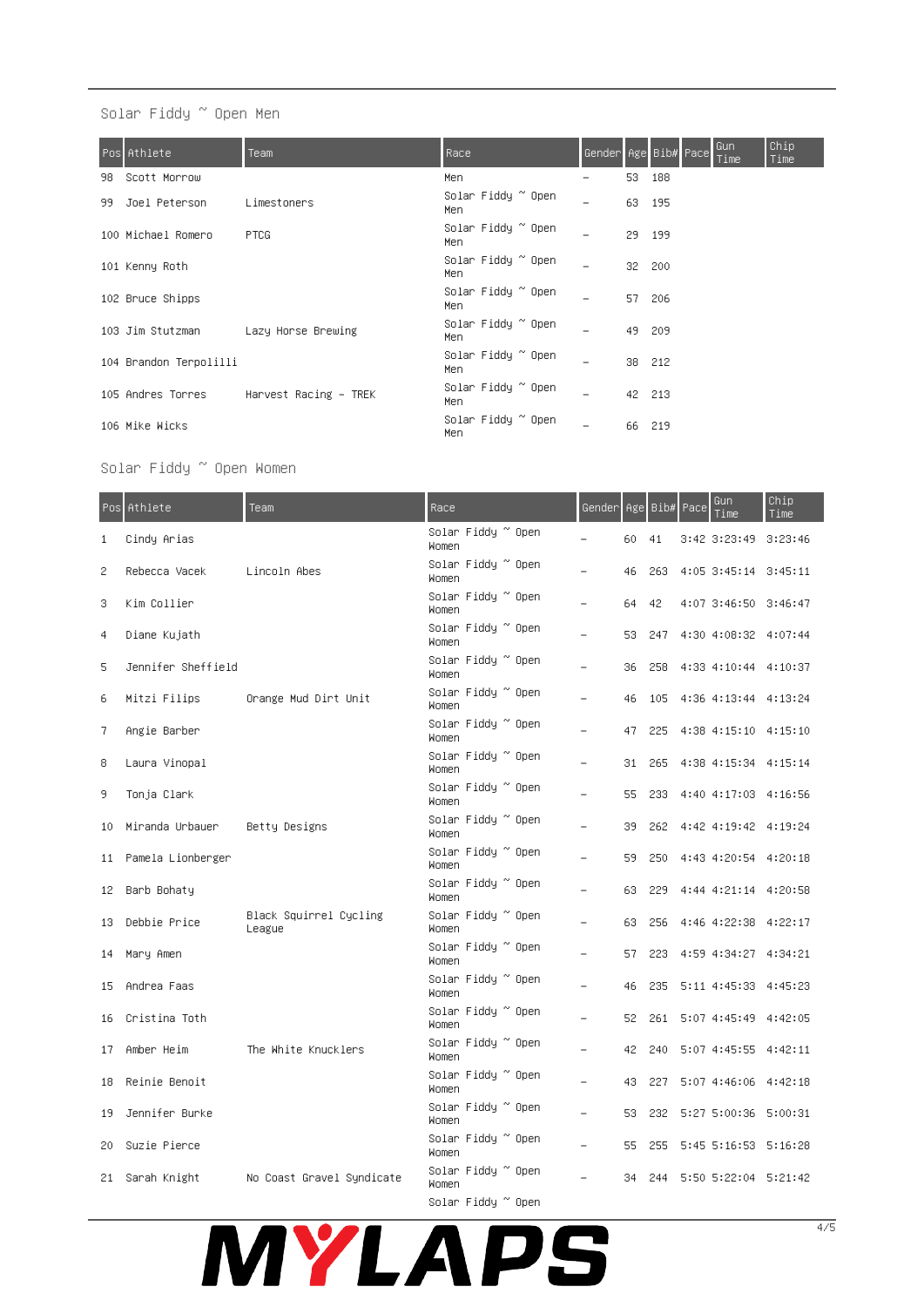# Solar Fiddy ~ Open Women

| Pos. | Athlete                | Team                             | Race                                | Gender Age Bib# Pace     |     |        | Gun<br>Time              | Chip<br>Time |
|------|------------------------|----------------------------------|-------------------------------------|--------------------------|-----|--------|--------------------------|--------------|
| 22.  | Denise Teahon          |                                  | Women                               | -                        | 60  | 260    | 5:56 5:27:27 5:26:34     |              |
| 23   | Monica<br>Vandergriend |                                  | Solar Fiddy ~ Open<br>Women         |                          | 57  | 51     | 5:59 5:29:45 5:29:12     |              |
| 24   | Christine Crow         | Velorosa                         | Solar Fiddy ~ Open<br>Women         | $\overline{\phantom{0}}$ | 42  | 234    | 5:59 5:30:06 5:29:58     |              |
| 25   | Jackie Gregory         | Lazy Horse Brewing               | Solar Fiddy ~ Open<br>Women         | $\overline{\phantom{0}}$ | 43  | 237    | 6:04 5:34:23 5:34:03     |              |
| 26   | Darcy Johnson          | Velorosa                         | Solar Fiddy ~ Open<br>Women         | $\overline{\phantom{0}}$ | 39  | 242    | 6:07 5:37:03 5:36:55     |              |
| 27   | Laura Lawler           |                                  | Solar Fiddy ~ Open<br>Women         |                          | 52  | 248    | 6:15 5:46:10 5:43:50     |              |
| 28   | Renee Hoffman          | Black Squirrel Cycling<br>League | Solar Fiddy ~ Open<br>Women         |                          | 52  | 44     | 6:24 5:52:01 5:52:01     |              |
| 29   | Sue Hageman            | Girls Get Gritty                 | Solar Fiddy ~ Open<br>Women         |                          | 63  | 238    | 6:46 6:13:24 6:13:04     |              |
| 30   | Kristin Luebke         |                                  | Solar Fiddy ~ Open<br>Women         |                          | 53  |        | 252 6:59 6:24:58 6:24:28 |              |
| 31   | Jody Williams          |                                  | Solar Fiddy ~ Open<br>Women         | L.                       | 66  |        | 267 8:41 7:58:23 7:57:36 |              |
| 32.  | Bev Hattle             |                                  | Solar Fiddy ~ Open<br>Women         |                          | 60  |        | 239 8:41 7:58:23 7:57:36 |              |
| 33.  | Lexi Askey             |                                  | Solar Fiddy ~ Open<br>Women         | $\overline{\phantom{0}}$ | 25  | 224    |                          |              |
| 34.  | Heather Blair          |                                  | Solar Fiddy ~ Open<br>Women         |                          | 42  | 228    |                          |              |
| 35   | Jennifer Hoffman       | Cycle Works / Moose's Tooth      | Solar Fiddy ~ Open<br>Women         |                          |     | 51 241 |                          |              |
| 36   | Gina Kovanda           | Sto Millionaires                 | Solar Fiddy ~ Open<br>Women         |                          | 44  | 245    |                          |              |
| 37.  | Stephanie Krause       |                                  | Solar Fiddy ~ Open<br>Women         |                          | 53. | 246    |                          |              |
| 38.  | Christiane Ley         |                                  | Solar Fiddy ~ Open<br>Women         |                          | 45. | 249    |                          |              |
| 39   | Heidi Little           |                                  | Solar Fiddy ~ Open<br>Women         | $\overline{\phantom{0}}$ | 53  | 251    |                          |              |
| 40   | Carolyn McGill         | GirlsGetGritty                   | Solar Fiddy ~ Open<br>Women         | -                        | 53  | 253    |                          |              |
| 41   | Sara McWilliams        |                                  | Solar Fiddy ~ Open<br>Women         |                          | 42  | 254    |                          |              |
|      | 42 Shelli Shipps       |                                  | Solar Fiddy ~ Open<br>Women         |                          |     | 54 259 |                          |              |
| 43.  | Eunice Vargas          |                                  | Solar Fiddy ~ Open<br>Women         |                          |     | 51 264 |                          |              |
| 44   | Jacquelyn Wicks        |                                  | Solar Fiddy ~ Open<br>Women         |                          | 60  | 266    |                          |              |
| 45.  | Valerie Wolf           | Cycle Works/Moose's Tooth        | Solar Fiddy $^{\sim}$ Open<br>Women |                          | 49  | 268    |                          |              |
| 46.  | Alyssa Wolken          |                                  | Solar Fiddy ~ Open<br>Women         |                          | 30. | 269    |                          |              |

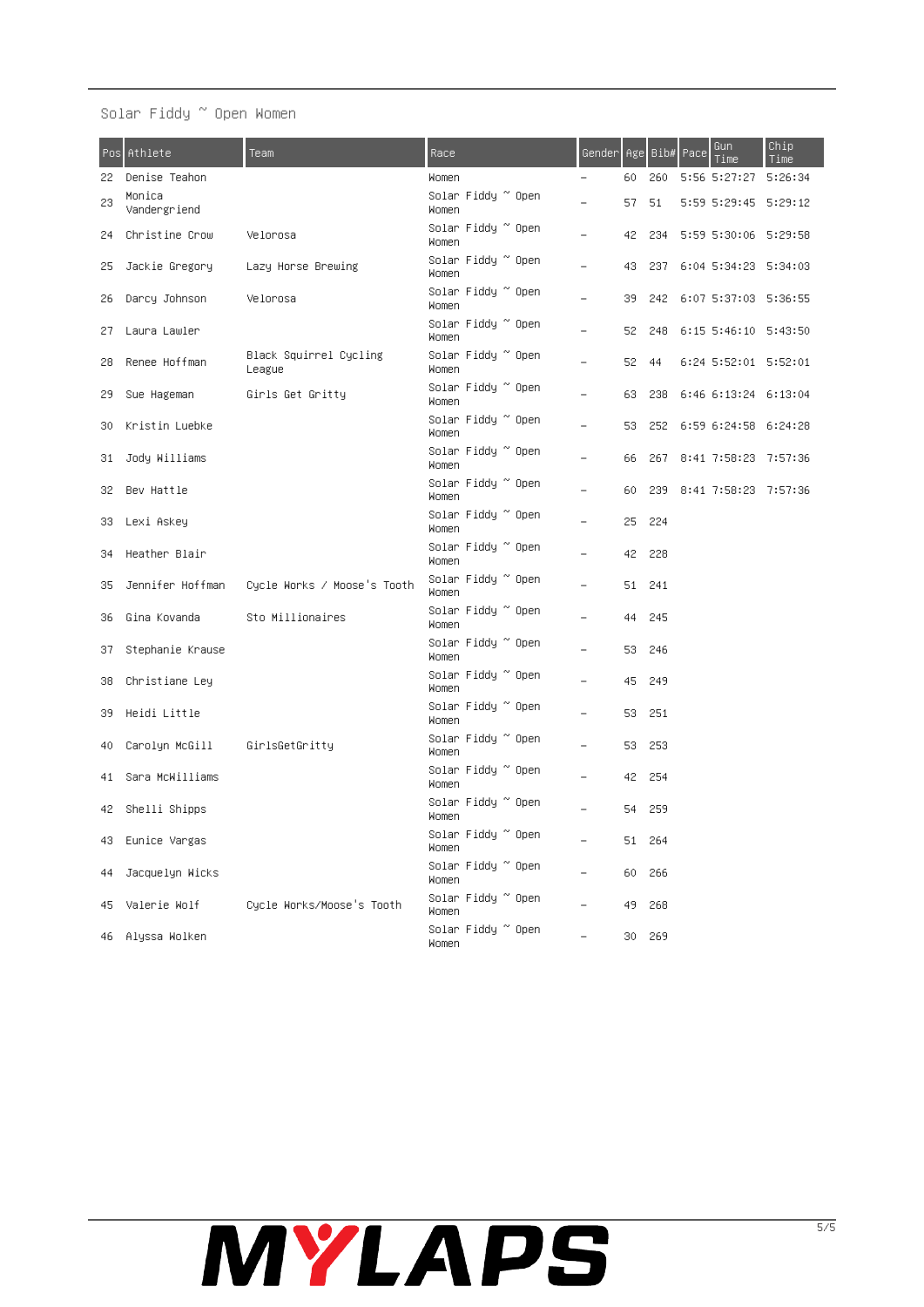## The Kindler  $\degree$  Open Men

| Pos | Athlete                        | Team                          | Race                              | Gender                   |     | Age Bib# | Gun<br>Pace<br>Time      | Chip.<br>Time |
|-----|--------------------------------|-------------------------------|-----------------------------------|--------------------------|-----|----------|--------------------------|---------------|
| 1   | Chad McNeese                   | Peter Fitzwell Racing         | The Kindler $\degree$ Open<br>Men |                          | 49  | 301      | 4:12 2:10:25             | 2:10:25       |
| 2   | John Cushing                   |                               | The Kindler $\degree$ Open<br>Men |                          | 60  | 142      | 4:29 2:19:19             | 2:19:19       |
| 3   | Greg Brinkman                  |                               | The Kindler $\degree$ Open<br>Men | ÷                        | 29  | 276      | 5:09 2:40:16             | 2:40:06       |
| 4   | Matt Dorsey                    | The Fireballs                 | The Kindler $\degree$ Open<br>Men | -                        | 52  | 148      | 5:10 2:40:21 2:40:21     |               |
| 5   | Dan Huisenga                   |                               | The Kindler $\degree$ Open<br>Men |                          | 65  | 289      | 5:12 2:41:20 2:41:12     |               |
| 6   | Duncan O'Bryant                | Zuni Outfitters               | The Kindler $\degree$ Open<br>Men |                          | 15  | 306      | $5:15$ $2:43:16$         | 2:43:13       |
| 7.  | Craig Andersen                 |                               | The Kindler $\degree$ Open<br>Men | ÷                        | 55  | 273      | 5:35 2:53:30             | 2:53:30       |
| 8   | Daniel Kohler                  |                               | The Kindler $\degree$ Open<br>Men | $\overline{\phantom{0}}$ | 36  | 291      | 5:41 2:56:57 2:56:28     |               |
| 9.  | Spencer Kuhl                   |                               | The Kindler ~ Open<br>Men         |                          | 42  | 294      | 5:42 2:57:24             | 2:56:57       |
| 10  | Andrew Tupper                  |                               | The Kindler $\degree$ Open<br>Men | ÷                        | 30  | 316      | 5:38 3:01:00             | 2:54:45       |
| 11  | Scott Koperski                 |                               | The Kindler $\degree$ Open<br>Men | -                        | 35  | 293      | 5:38 3:01:02             | 2:54:53       |
| 12  | Luke Mahin                     | Black Squirrel Cycling League | The Kindler $\degree$ Open<br>Men |                          | 35  | 297      | 5:55 3:03:42 3:03:25     |               |
| 13  | Mark Murphy                    | Cycle Works                   | The Kindler $\degree$ Open<br>Men |                          | 58  | 304      | 6:02 3:07:02 3:07:02     |               |
| 14  | Ryan King                      | Plush Global                  | The Kindler $\degree$ Open<br>Men |                          | 48  | 290      | $6:01$ $3:07:02$         | 3:06:56       |
| 15  | Jeff Tomjack                   |                               | The Kindler $\degree$ Open<br>Men | $\overline{\phantom{0}}$ | 58  | 315      | 6:02 3:07:46 3:07:06     |               |
| 16  | Don Herz                       |                               | The Kindler ~ Open<br>Men         |                          | 73  | 286      | 6:07 3:10:08             | 3:10:03       |
| 17  | Shahriar Uddin                 |                               | The Kindler $\degree$ Open<br>Men | ÷                        | 40  | 318      | $6:10$ $3:11:36$         | 3:11:26       |
| 18  | Eric Fuentes-Ruiz Pub Pedalers |                               | The Kindler $\degree$ Open<br>Men | ۳                        | 62  | 284      | $6:11$ $3:12:00$         | 3:11:51       |
| 19  | Tim Phillips                   |                               | The Kindler $\degree$ Open<br>Men |                          | 65  | 310      | 6:11 3:12:20 3:11:57     |               |
| 20. | Ryan Adrian                    |                               | The Kindler $\degree$ Open<br>Men |                          | 38  | 119      | 6:27 3:20:23             | 3:20:12       |
| 21  | Greg Price                     | Black Squirrel Cycling League | The Kindler $\degree$ Open<br>Men |                          | 66  | 311      | 6:30 3:21:56             | 3:21:40       |
| 22. | Michael Blessing               |                               | The Kindler $\degree$ Open<br>Men | $\overline{\phantom{0}}$ | 50  | 274      | 6:34 3:23:53 3:23:40     |               |
| 23  | Matthew Burbach                |                               | The Kindler ~ Open<br>Men         |                          | 19  |          | 278 5:51 3:26:33 3:01:24 |               |
| 24  | Declan O'Bryant                | Zuni Outfitters               | The Kindler ~ Open<br>Men         |                          | 12  |          | 305 6:42 3:27:47 3:27:47 |               |
| 25  | Craig Zarybnicky               |                               | The Kindler $\degree$ Open<br>Men |                          | 35  |          | 321 6:46 3:30:13 3:29:58 |               |
| 26  | Grant Burbach                  |                               | The Kindler $\degree$ Open<br>Men |                          | 21. |          | 277 6:10 3:36:34 3:11:23 |               |
| 27  | Phil Bohaty                    |                               | The Kindler $\degree$ Open<br>Men |                          | 67. | 275      | 7:02 3:38:37 3:38:11     |               |
| 28  | Adam Hohbein                   | Westside Cycling Club         | The Kindler ~ Open<br>Men         |                          | 48  | 288      | 7:16 3:45:32 3:45:24     |               |
| 29  | Shawn Servi                    | <b>Westside Cycling Club</b>  | The Kindler $\degree$ Open<br>Men | ÷.                       | 47  | 314      | 7:16 3:45:32 3:45:24     |               |
| 30  | Travis Lynch                   | west side cycling club        | The Kindler $\degree$ Open<br>Men |                          | 53  | 296      | 7:16 3:45:32 3:45:25     |               |
| 31  | Jim Lovegrove                  |                               | The Kindler $\degree$ Open<br>Men |                          | 69  | 295      | 7:21 3:48:07 3:47:52     |               |
| 32. | Jakob Olsen                    |                               | The Kindler $\degree$ Open<br>Men |                          | 24  | 309      | 7:22 3:49:18 3:48:36     |               |
|     |                                |                               |                                   |                          |     |          |                          |               |

 ${\tt Western}$  Nebraska Bicycling  $\quad$  The Kindler  $\lq$  Open MYLAPS

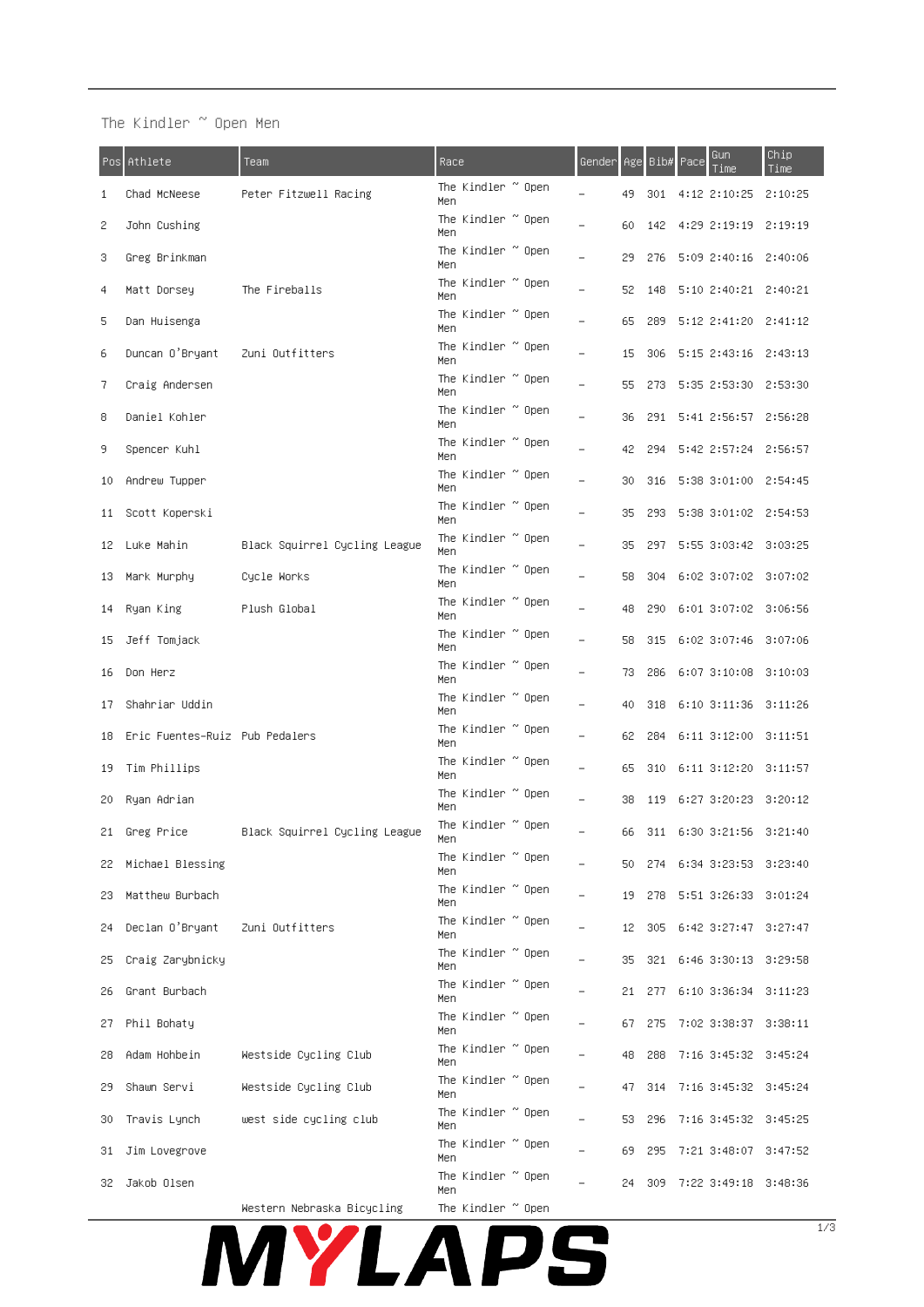# The Kindler ~ Open Men

| Posi | Athlete                       | Team                        | Race                               | Gender                   |    | Age Bib# | Pace | Gun<br>Time          | Chip<br>Time |
|------|-------------------------------|-----------------------------|------------------------------------|--------------------------|----|----------|------|----------------------|--------------|
| 33   | Garrett Olsen                 | Club                        | Men.                               |                          | 51 | 308      |      | 7:22 3:49:20         | 3:48:35      |
| 34   | Michael<br>Kolakowski         |                             | The Kindler ~ Open<br>Men          | ÷                        | 40 | 292      |      | 7:30 3:52:54         | 3:52:37      |
| 35   | Mark Tupper                   |                             | The Kindler $\degree$ Open<br>Men  | -                        | 57 | 317      |      | 7:32 4:00:03 3:53:56 |              |
| 36   | Kelly O'Bryant                | Zuni Outfitters             | The Kindler ~ Open<br>Men          | $\overline{\phantom{0}}$ | 52 | 307      |      | 7:57 4:06:32 4:06:27 |              |
| 37   | Michael Burbach               |                             | The Kindler ~ Open<br>Men          | ۳                        | 54 | 280      |      | 8:00 4:08:43 4:08:10 |              |
| 38   | Melvin Burbach                |                             | The Kindler $\degree$ Open<br>Men  |                          | 54 | 279      |      |                      |              |
| 39   | Erin Cole                     |                             | The Kindler $\degree$ Open<br>Men. |                          | 58 | 281      |      |                      |              |
| 40   | Brian Cordell                 |                             | The Kindler ~ Open<br>Men          | ۳                        | 63 | 282      |      |                      |              |
| 41   | Toby Dahl                     |                             | The Kindler ~ Open<br>Men          |                          | 46 | 283      |      |                      |              |
| 42   | Jim Goodwin                   |                             | The Kindler ~ Open<br>Men          |                          | 48 | 285      |      |                      |              |
| 43   | Jamison Hoffman               | Cycle Works / Moose's Tooth | The Kindler ~ Open<br>Men          | ۳                        | 16 | 287      |      |                      |              |
| 44.  | Kurt Mantonya                 |                             | The Kindler $\degree$ Open<br>Men. | ۳                        | 51 | 298      |      |                      |              |
| 45   | Todd Masters                  |                             | The Kindler ~ Open<br>Men          | ۳                        | 56 | 299      |      |                      |              |
| 46   | Reynold McMeen                |                             | The Kindler ~ Open<br>Men          | $\overline{\phantom{0}}$ | 60 | 300      |      |                      |              |
| 47   | Steve Miller                  |                             | The Kindler ~ Open<br>Men          |                          | 56 | 302      |      |                      |              |
| 48   | Perry Morris                  |                             | The Kindler $\degree$ Open<br>Men  | -                        | 46 | 303      |      |                      |              |
| 49   | Terry Reynoldson Pub Pedalers |                             | The Kindler $\degree$ Open<br>Men. | ۳                        | 61 | - 312    |      |                      |              |
| 50   | Bob Rutan                     |                             | The Kindler ~ Open<br>Men.         | ۳                        | 69 | 313      |      |                      |              |
| 51   | Dan Whaley                    |                             | The Kindler $\degree$ Open<br>Men  | -                        | 53 | 319      |      |                      |              |
|      | 52 Tim Wingate                |                             | The Kindler ~ Open<br>Men          | ÷.                       | 56 | - 320    |      |                      |              |

The Kindler ~ Open Women

|    | Pos Athlete                      | Team        | Race,                               | Gender Age Bib# Pace     |     |     | Gun<br>Time                 | Chip<br>Time |
|----|----------------------------------|-------------|-------------------------------------|--------------------------|-----|-----|-----------------------------|--------------|
| 1  | Nancy Bowery                     | Limestoners | The Kindler ~ Open<br>Women         |                          | 55  | 326 | 5:07 2:39:25 2:38:44        |              |
| 2  | Kelly Welsh-wingate              |             | The Kindler ~ Open<br>Women         |                          | 53. |     | 359 5:15 2:43:25 2:43:14    |              |
| 3  | Karen Jankevicius                | Limestoners | The Kindler $\degree$ Open<br>Women | -                        | 65. |     | 337 5:15 2:43:35 2:42:59    |              |
| 4  | Diana Kinney                     |             | The Kindler $\degree$ Open<br>Women | $\overline{\phantom{0}}$ | 40  |     | 340 5:36 2:54:22 2:53:57    |              |
| 5  | Shelby Fuller–Larson Cycle Works |             | The Kindler $\degree$ Open<br>Women |                          | 23. |     | 236 5:42 2:57:11 2:57:11    |              |
| 6  | Michele<br>Murphy-Houser         |             | The Kindler $\degree$ Open<br>Women | -                        | 59. |     | 350 5:43 2:57:52 2:57:38    |              |
| 7  | Emily Muth                       |             | The Kindler $\degree$ Open<br>Women |                          |     |     | 46 351 5:43 2:57:53 2:57:34 |              |
| 8  | Emily Lohr                       |             | The Kindler $\degree$ Open<br>Women |                          |     |     | 34 344 6:22 3:17:52 3:17:31 |              |
| 9  | Tammy Zarybnicky                 |             | The Kindler $\degree$ Open<br>Women |                          | 56. |     | 361 6:22 3:18:05 3:17:44    |              |
| 10 | Shari Rosso                      | Just Sayin  | The Kindler $\degree$ Open<br>Women |                          | 56. |     | 257 6:27 3:20:11 3:20:05    |              |
|    |                                  |             | The Kindler $\degree$ Open          |                          |     |     |                             |              |